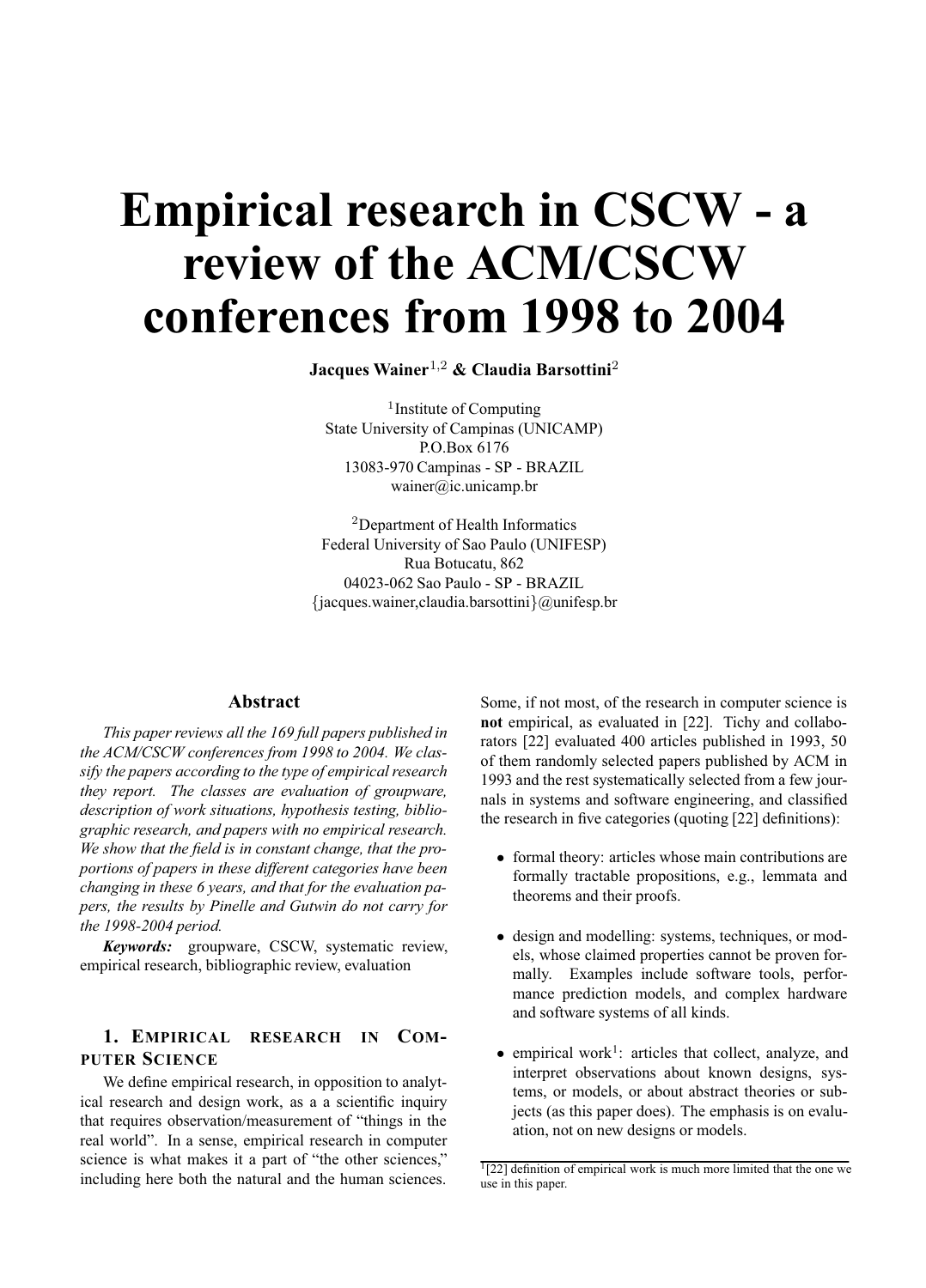- hypothesis testing: articles that define hypotheses and describe experiments to test them.
- others: articles that do not fit any of the four categories above, e.g., surveys.

Tichy and collaborators found that for the random sample 12% of the articles are in the theory class, 70% are design and model, 2% are empirical, 2% are hypothesis testing 14% are classified as others.

A similar result was obtained by Glass and collaborators [8, 19] who analyzed 628 computer science papers from 1995 to 1999 and classified them regarding different dimensions. Of interest to this paper is the "research approach" dimension, whose possible values are descriptive research, formulative research or evaluative research. The work [8] finds that 9.88% of the reseach is descriptive, 10.98% is evaluative and 79.15% is formulative.

If one considers that Tichy's design and modeling class corresponds at least in part, with Glass's formulative approach to research, then one can conclude that from 70% to 80% of the published results in computer science from 1993 to 1999 are mainly the proposal of a *new* system, model, algorithm, process, taxonomy, framework (SMAPTF), and so on.

We will call research whose main approach is the proposal of a new SMAPTF a *design* research. We consider that the proposal of a new SMAPTF is not an empirical research, but a design research can contain some empirical component, usually as an *evaluation* of the new SMAPTF. In fact Tichy [22] finds that 60% of the design papers contain some form of evaluation. We will adapt [11] in defining evaluation of systems as:

• the process of ascertaining the merit and worth of an information system

We contrast evaluation with verification (the process of verifying that the system satisfy or matches the specification) and validation (the process of verifying that the system fits the intended usage). In general terms, verification matches the system to its specification, validation the system with what it was believes it should solve, and evaluation matches the system with its real users, in the real environment, and with the "real problems" it solves and creates. In this sense, both verification and validation are not necessarily empirical inquiry since they do not "measure" the system against reality, but against abstract constructs (specification and perceived problem) that are (hopefully) derived from reality. Evaluation, on the other hand, in necessarily an empirical activity.

### **1.1. GROUPWARE AND CSCW**

We will define *groupware research* as the proposal, implementation and evaluation of systems that allow/foster human-human collaboration. Groupware research is one of the forms of research within the broader area of Computer Supported Collaborative Work (CSCW).

In our view, groupware research, when started, was a design work oriented field - new systems were proposed, but few were put to use, to verify if they did accomplished what their authors intended. At a certain moment the groupware community started paying more attention to the evaluation of the groupware systems proposed, and less to the innovative and creative aspects of the design work in groupware.

But the CSCW area as a whole has other influences besides groupware research. Some of the most cited research in CSCW is not about groupware systems or even computers, but about social and group dynamics (for example Grudin's work [10]) or how people work together and coordinate among themselves using different ways (for example Suchman's [21]). These and other examples of research in CSCW are empirical, in the sense that they "look for things in the real world" but are not evaluations of groupware systems.

This work reviews empirical research published in the ACM CSCW conference, from 1998 to 2004. The goal is to understand the distribution of research emphasis in CSCW along these years, to forecast future development, if possible, and to map the techniques that have been used in the area regarding empirical research. We believe researchers will find it useful to know the new developments in empirical research in CSCW, in order to plan future research. Furthermore, in relation to evaluation or groupware, researchers will be able to compare their own research with others that used similar techniques published in the period from 1998 to 2004, and hopefully understand the strength and shortcomings of their own methodological choices.

This work started as an attempt to repeat the influential "Review of groupware evaluation" paper by Pinelle and Gutwin [16]. But reviewing some of the more recent work published in the ACM CSCW conference, we realized that groupware evaluation is only one of the forms of empirical research being done and published by the CSCW community. We then expanded our goal, to evaluate and classify all published empirical research published in that conference.

Section 2 discusses some of the work in groupware evaluations, with emphasis on Pinelle and Gutwin work. Section 3 presents our model of empirical research. Section 4 discusses our methods for selecting and evaluating the papers. Section 5 present the results, and section 6 discusses the results.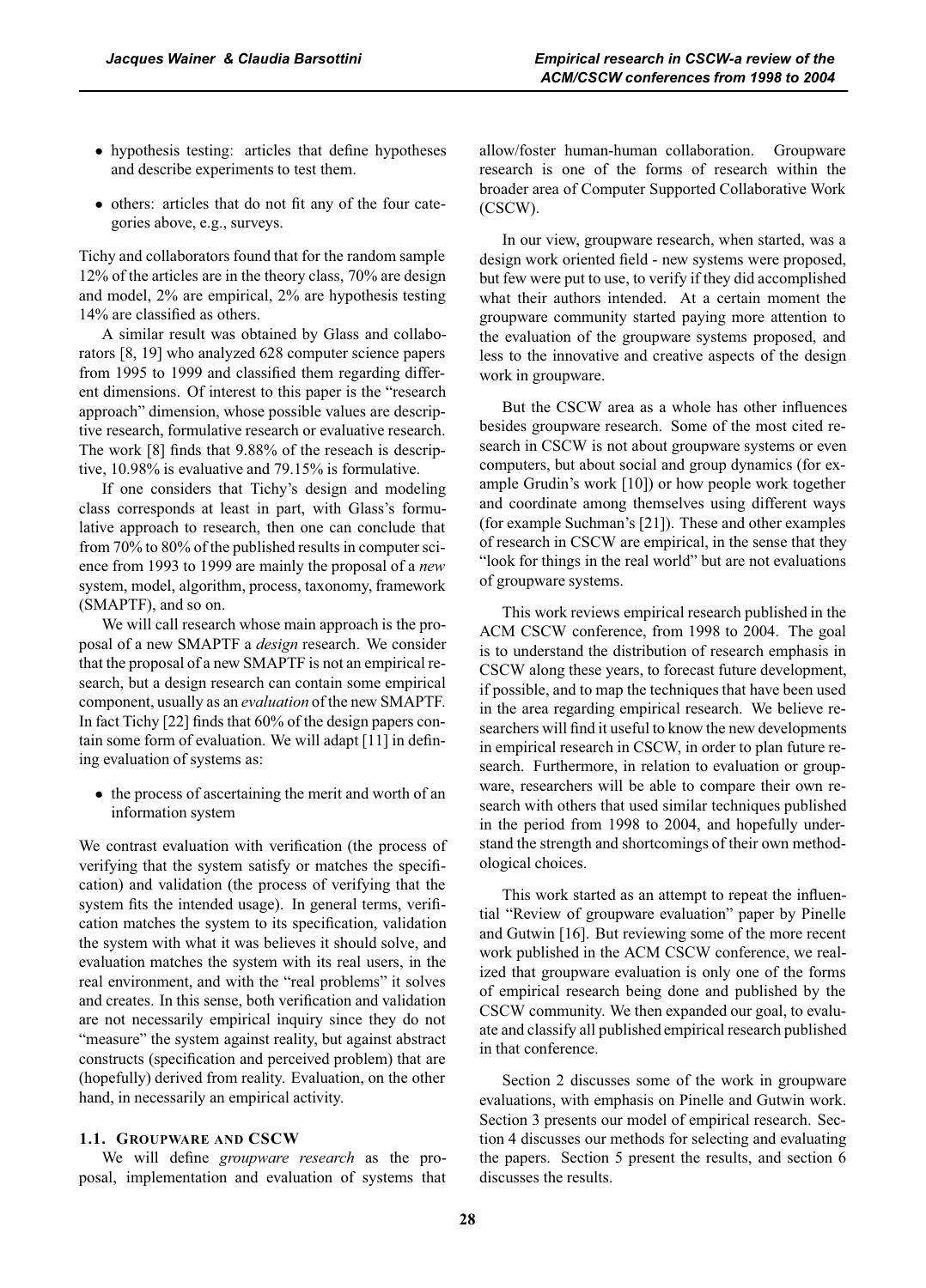## **2. GROUPWARE EVALUATION**

Groupware researchers have always believed in improved productivity and user satisfaction through collaboration. But it has been clear that evaluating such claims is difficult. As it has been pointed out by [3, 4, 14] among others, groupware evaluation has many sides since both the group dynamics and the environment in which the group is inserted have impact on the effect of using the groupware. The measure of the impact is also unclear does one look for increase in productivity or quality in a specific task with the inclusion of the groupware technology [5], or does one look for increase in user satisfaction in performing the task, or does one look for changes in the group [18], or organizational culture brought forth by the use of the groupware? Finally, groupware evaluation does not necessarily imply in some measure of impact from the use of the system. Some groupware evaluations [17, 20, 2] among others, are about the usability of the system, not its impact in the work, workers and organizations [7].

# **2.1. THE PINELLE AND GUTWIN MODEL**

In [16] Pinelle and Gutwin propose a groupware evaluation model based on system and research evaluation proposals made by other researchers and philosophers, mainly [13].

For space reasons we will summarize the Pinelle and Gutwin's model to only those dimensions that are relevant to this paper. The model classify evaluation according to the following dimensions (figure 1 in  $[16]$ ):

- **evaluation type** the possible values for this dimension are: *field experiment* performed in a non artificial (or naturalistic) environment but with manipulation of some dependent variable; *field study and case study* performed in a naturalistic environment but with minimal manipulation of the dependent variables; *laboratory experiment* performed in a controlled environment with manipulation of the dependent variable; *exploratory* performed in a controlled environment but with no manipulation; or *no evaluation*
- **qualitative vs quantitative** if the evaluation is: *qualitative*, or *quantitative*, or *both*.
- **evaluation technique** . The possible values for this dimension are: *observation, observation with videotape, interview, questionnaire, quantitative work measures, qualitative work measures, collected archival materials,* and *discussion*.
- **focus of evaluation** . The possible values are: *patterns of system use, support for specific task, user interaction through the system, specific interface features,*

*user satisfaction, end product*, and *efficiency in task performance*.

The model also includes dimensions that classify the groupware tool itself, and which define the place of the evaluation in the lifecycle of the system, among others.

Our first goal for this paper was to use the Pinelle and Gutwin model to evaluate the CSCW research for the period from 1998 to 2004. But in trying to repeat the measurements, we realized that there were no clear definitions for what the values of some of the dimensions really mean, in particular, the dimensions of evaluation technique and focus of evaluation.

### **2.2. PINELLE & GUTWIN'S RESULTS**

[16] work analysed all papers published in the period from 1990 to 1998 in the ACM CSCW conference in which a new groupware system was proposed and possibly evaluated. The analysis resulted in 45 papers that were then classified using the Pinelle and Gutwin model.

The results of the analysis of the 45 papers, for the dimensions of evaluation type, qualitative/quantitative, evaluation technique, and evaluation focus dimensions, are:

- for evaluation type: 13 (28%) lab experiment, 12 (28%) field and case study, 1 (2 %) field experiment, and 9 (20%) of the research has no evaluation.
- for qualitative/quantitative dimension: 23 (72%) qualitative,  $7(22%)$  both, and  $2(6%)$  quantitative.
- evaluation technique: 24 (83%) observation, 10 (34%) observation with videotape, 12 (41%) interview, 9 (31 %) questionnaire, 9 (31%) quantitative work measures, and so on.
- evaluation focus: 16 (50%) patterns of system use, 15 (47%) support for specific task, 14 (44%) user interaction, 12 (38%) specific interface issues, 12 (38%) user satisfaction, 8 (25%) organizational impact, 5 (16%) end product, and 4 (13%) efficiency of task performance.

# **3. EMPIRICAL RESEARCH EVALUATION MODEL**

We developed the following evaluation model for CSCW publications. The model started from the Pinelle/Gutwin, but it changed as we started evaluating the papers, once we realized that some papers were clearly a report of empirical research but were not groupware evaluation. As yet the model has no clear philosophical foundation although we feel that it derived from our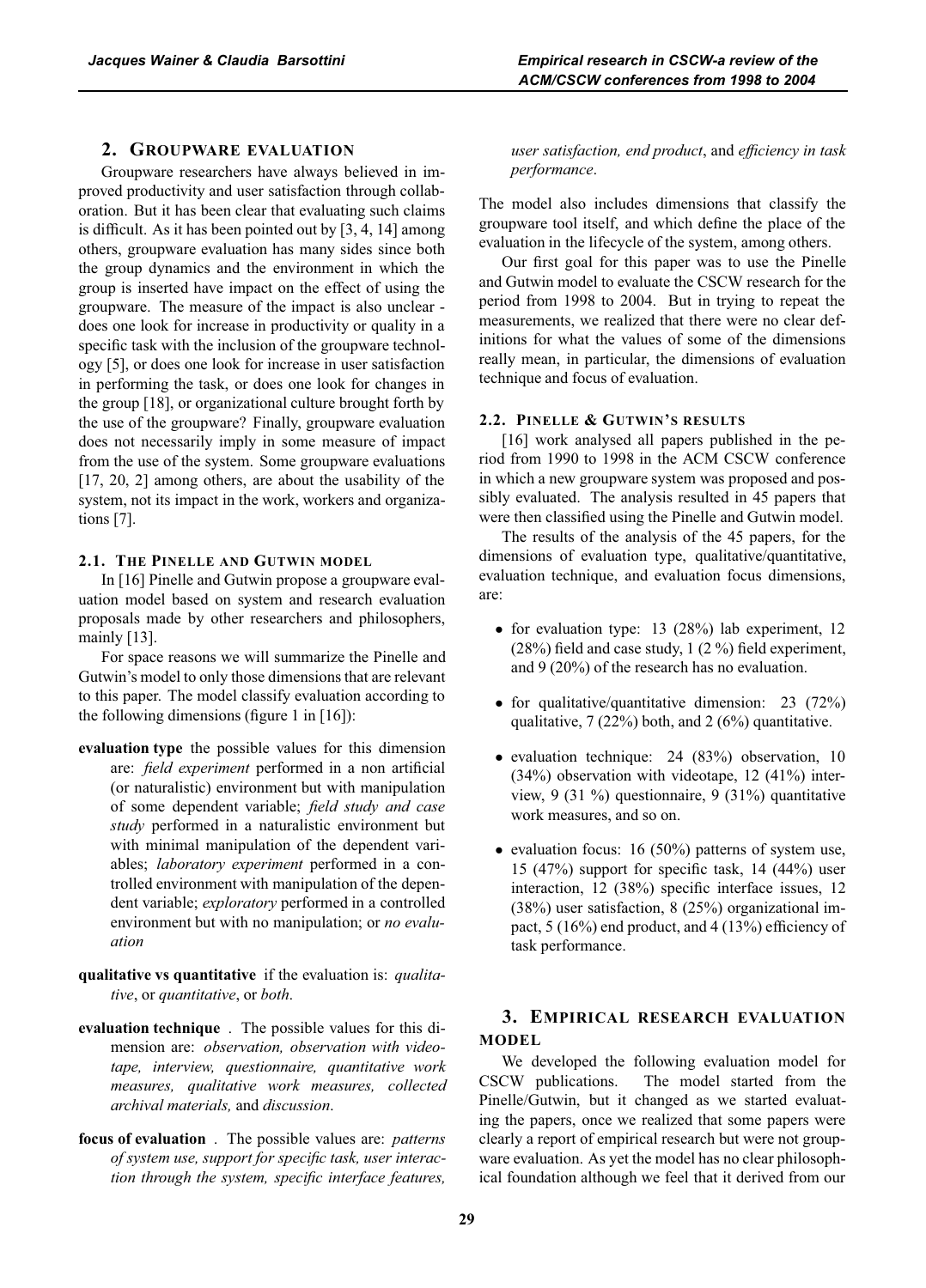understanding of Tichy's work [22], specially its emphasis on *empirical* research.

The first dimension is **type of empirical research**, which may be:

- **design and evaluation** of a groupware system. Design and evaluation (D&E) papers usually describe a groupware system in details, specially the functionalities that the authors believe are innovative and significant. Only a small part of the paper is devoted to the evaluation of the system
- **descriptive** the description of a particular work environment/situation where collaboration (or communication in general) is a central aspect. The typical descriptive paper will describe (usually qualitatively) a work environment/situation where even without computer support, collaboration seems to be important. Another typical example of descriptive paper will describe the consequences of the introduction of a communication/collaboration system in organizations, or in peoples lives.
- explanatory <sup>2</sup>. Explanatory papers describe experiments that support or falsify some hypothesis about collaboration. The typical explanatory paper will define a set of hypothesis regarding computer mediated collaboration, describe a set of experiments and the associated communication/collaboration tools used in the experiments, and discuss how the experiments confirm or disconfirm the hypothesis.
- **bibliographic** . Bibliographic research systematically collects a set of scientific publications in CSCW, or related areas, and describes patterns of publication, choices taken by the researchers in the area, patterns of co-authorship, and so on.
- **not empirical** . If the paper has no empirical component. Usually not empirical papers present a new groupware tool (but no evaluation of said tool), or a framework to build groupware tools, or a model for classifying groupware, or models for evaluating groupware.

If the publication is a design and evaluation, we further classify the research following a simplified Pinelle/Gutwin model. We chose the type of evaluation and the qualitative/quantitative as the most informative dimensions to classify groupware evaluation. In fact we considered also classifying the research in the methods and the focus of evaluation dimensions, but the lack of a

clear definition in [16] of what the values mean caused too much divergence between the two authors.

If the publication is a descriptive, we further classify it whether it is quantitative or qualitative.

#### **3.1. OBSERVATIONS**

Classifying a research paper in one of the research types above can be problematic for two reasons - a particular paper may be in the fortier of two classes or it may be in two classes simultaneously. The two borders that are somewhat fuzzy are the descriptive/D&E and the explanatory/D&E. Let us discuss these borders.

A descriptive research describes a work situation/environment where collaboration happens with or without groupware tools. If the tool is well known, for example Lotus Notes or Internet Messenger, than we consider the research as descriptive - it is unlikely that one would consider the description of how IM is used by teenagers [9] a (qualitative) evaluation of IM. But if the groupware tool is less well known, if it was developed by the researchers themselves or in-house, and so on, it is less clear that the research is a description of a work environment and not a evaluation of the tool. In these cases, if the paper has a long description of the groupware tool itself, we considered it an design and evaluation paper. Otherwise we considered it a descriptive paper. The confusion between classifying a research as descriptive or as a D&E research paper were the most common source of disagreement between the two authors.

A second source of confusion is a groupware research paper (a paper that proposes and maybe evaluates a new groupware tool) in which the description of the current work practices serve as the requirement specification for the groupware tool. Another variation of this situation is possible when the evaluation of a groupware reveals unexpected modes of collaboration/work situations which are then described in details. In the set of research we evaluated, [12] is an example of the first case and [6] an example of the second.

The third source of confusion is the explanatory/D&E border. An explanatory paper tries to prove or disprove a clearly stated hypothesis, usually with very simple groupware support. Again, if the groupware is not so simple, it is unclear whether the research is about the hypothesis or about the groupware itself. If the groupware is simple and little space in the paper is dedicated to describing it (and its novel features), we considered the paper as explanatory, otherwise we considered it a D&E research.

Finally, a single research may be in more than one class. A particular research [23] is both a descriptive and an explanatory research - the descriptive part lists a set of observed phenomena which are tested in an experiment.

A scenario we did not encounter, but find it possible and more likely in the future, is the research that is both

<sup>&</sup>lt;sup>2</sup>The terms "descriptive" and "explanatory" were proposed in [15] for the categorization of *qualitative* research. We use the terms in a broader sense to refer to any empirical research.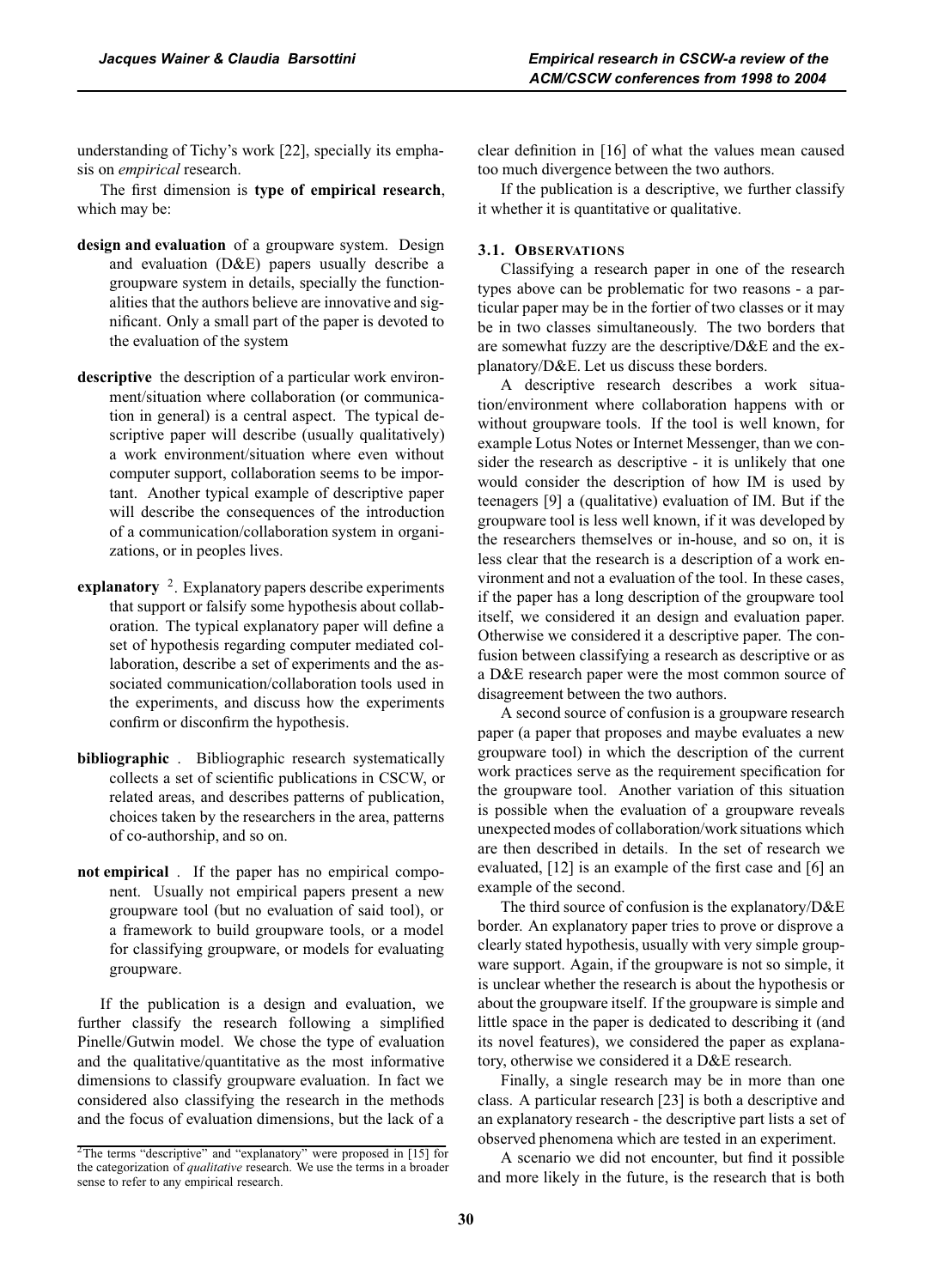descriptive and evaluative. Finally, some decisions regarding the class notempirical need to be made explicit. We decided to classify as not-empirical research that proposed a framework, and illustrated its use by describing a groupware tool built using the framework. We considered that such publication is an *illustration* of how the framework can be put to use, and not an *evaluation*. That is a debatable decision - one could argue that that is indeed an evaluation, in particular, a qualitative, introspection-based evaluation of the framework.

the groupware and evaluate it. If these two steps are reported in a single publication, that research would be both

## **4. METHODS**

We selected, and read all the papers published in the 1998, 2000, 2002 and 2004 ACM CSCW conferences, but we removed from our sample the papers with 4 pages or less, which, we believe, corresponded to the short paper (or ongoing work) category.

All papers were independently evaluated by both of us. If there were discrepancies in the evaluation of any item, the paper was re-evaluated by the two researchers, and then discussed. If there was no convergence after the second evaluation and the following discussion, the evaluation of one of us (JW) was used as the final one.

## **5. RESULTS**

Table 1 report the number of papers in each conference that was evaluated. Table 2 is the main result of this work. It classifies all papers in its type of empirical research. In order to reduce the size of the bibliography we use a incomplete reference - each paper is described as pXXX-YY, where XXX is the page where the paper starts and YY is the year of the conference. The interested reader can easily obtain the full reference for the papers in the ACM's site, in particular the Table of Contents for the CSCW page [1]. Table 3 lists the papers that are classified into more than one type.

Table 4 lists the evaluation type for the papers that were classified as design and evaluation. Table 5 list the qualitative/quantitative dimension both for the D&E and for the descriptive researches.

Tables 6 lists the total for each type of empirical research, for each year. Tables 7 and 8 list the totals for

| Year  | papers selected (more than 4 pages) |
|-------|-------------------------------------|
| 1998  | 40                                  |
| 2000  | 36                                  |
| 2002  | 39                                  |
| 2004  | 55                                  |
| total |                                     |

Table 1. Number of CSCW papers accepted and selected for evaluation

each subclass of the D&E and descriptive classes of empirical research, for each year.

#### **6. DISCUSSION**

The first important aspect, regarding the empirical research types, is the almost monotonic decline of the notempirical research, the relative stability of the design and evaluation research (on around a third of the papers), the rapid grow and possible stability of the descriptive research, and the monotonic increase in explanatory research. Figure 1 plots the evolution of these research types. Figure 1 shows that the area is in constant change in the period.

If we take Pinelle and Gutwin [16] data regarding evaluation type and the qualitative/quantitative dimension for the design and evaluation research, then the differences between the period 1990-1998 and the period 1998- 2004 periods are significant: chi-squared =  $9.5745$ , df = 2, p-value  $= 0.008335$  for the evaluation type and chisquared =  $8.0109$ , df =  $2$ , p-value =  $0.01822$  for the qualitative/quantitative/both dimension. Thus, the proportions of the different evaluation techniques and whether researchers used a qualitative or quantitative approach are significantly different in the period 1990-1998 from the period 1998-2004. There was a very significant increase in field experiment as an evaluation technique, that is, the use of manipulations in a naturalistic environment. There was also a strong increase in quantitative evaluations, which changed from 6% of the evaluations in the 1990-1998 period to 31% in the 1998-2004 period.

Regarding descriptive research, the qualitative methodology, that is the use of ethnographic methods to understand work practices and work environments, is still dominant (table 8). Although there was a trend to increase the use of mixed methods, the 2004 conference interrupted the trend, and thus it is still unclear the future directions of the descriptive research.

Bibliographic research, like this one, has its place in any scientific domain, but of course it has to be a minority form of research - only when there is enough nonbibliographic research published it is worth performing this kind of research.

Finally, we are very excited with the steady growth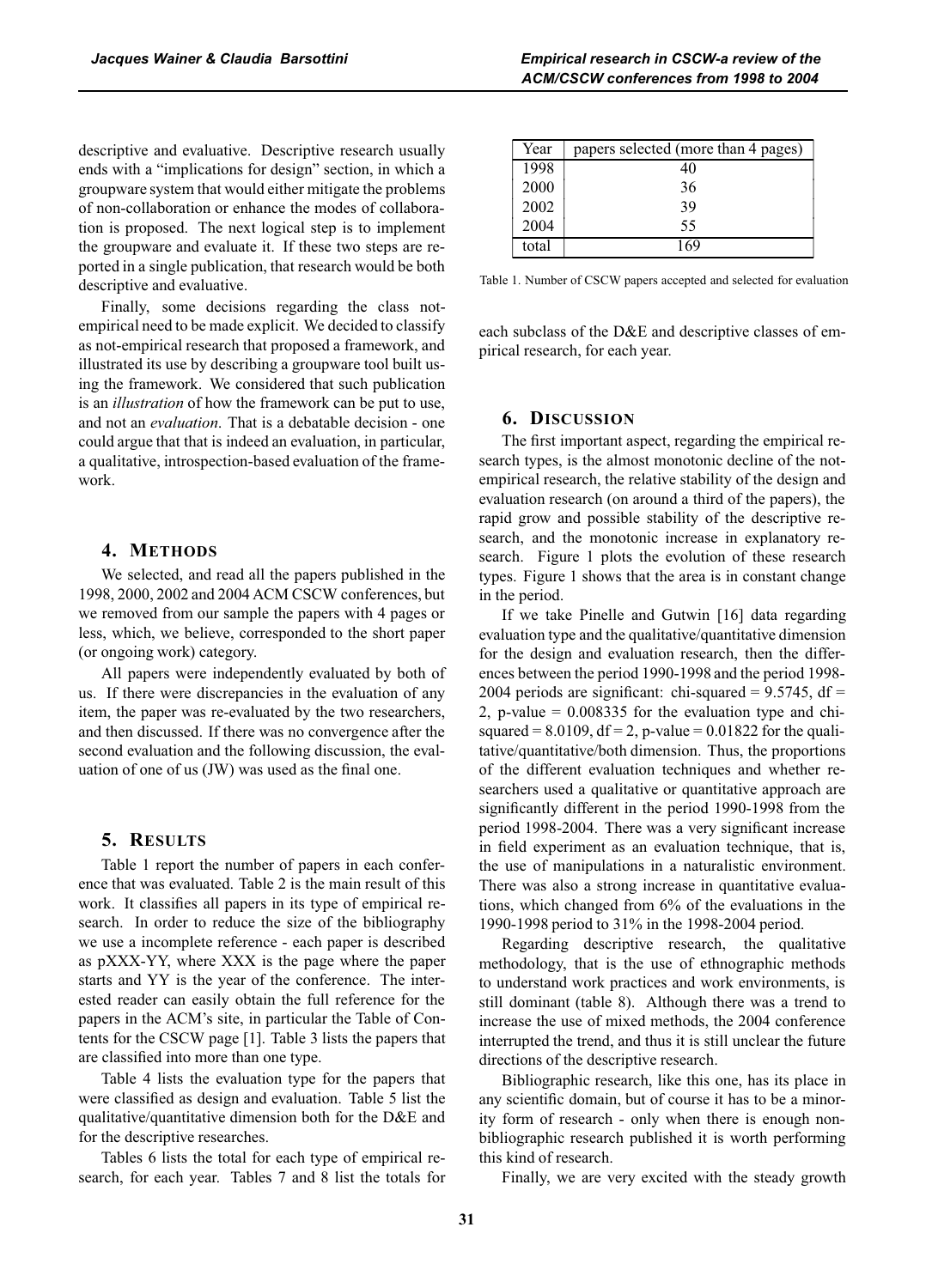| Research type         | year | references                                                                          |  |  |  |  |  |  |  |
|-----------------------|------|-------------------------------------------------------------------------------------|--|--|--|--|--|--|--|
| design and evaluation | 1998 | p1-98 p11-98 p109-98 p149-98 p159-98 p197-98 p217-98 p265-98 p275-98 p285-98        |  |  |  |  |  |  |  |
|                       |      | p345-98 p363-98                                                                     |  |  |  |  |  |  |  |
| (total 51)            | 2000 | p1-00 p11-00 p89-00 p97-00 p135-00 p155-00 p163-00 p241-00 p251-00 p261-00 p289-00  |  |  |  |  |  |  |  |
|                       |      | p299-00                                                                             |  |  |  |  |  |  |  |
|                       | 2002 | p96-02 p106-02 p116-02 p136-02 p146-02 p156-02 p276-02 p296-02 p314-02 p324-02      |  |  |  |  |  |  |  |
|                       |      | p354-02                                                                             |  |  |  |  |  |  |  |
|                       | 2004 | p1-04 p29-04 p39-04 p49-04 p82-04 p152-04 p172-04 p192-04 p232-04 p242-04 p274-04   |  |  |  |  |  |  |  |
|                       |      | p314-04 p467-04 p477-04 p533-04 p554-04                                             |  |  |  |  |  |  |  |
| descriptive           | 1998 | p29-98 p39-98 p49-98 p315-98p355-98 p393-98                                         |  |  |  |  |  |  |  |
| (total 51)            | 2000 | p31-00 p49-00 p79-00 p127-00 p201-00 p269-00 p309-00 p319-00 p329-00 p339-00        |  |  |  |  |  |  |  |
|                       | 2002 | p1-02 p11-02 p21-02 p126-02 p166-02 p176-02 p186-02 p196-02 p216-02 p226-02 p266-02 |  |  |  |  |  |  |  |
|                       |      | p286-02 p306-02 p334-02 p344-02 p372-02                                             |  |  |  |  |  |  |  |
|                       | 2004 | p63-04 p72-04 p102-04 p125-04 p132-04 p142-04 p192-04 p202-04p222-04 p294-04        |  |  |  |  |  |  |  |
|                       |      | p304-04 p350-04 p360-04 p378-04 p388-04 p396-04 p419-04 p497-04 p564-04             |  |  |  |  |  |  |  |
| explanatory           | 2000 | p21-00 p241-00                                                                      |  |  |  |  |  |  |  |
| (total 17)            | 2002 | p31-02 p41-02 p49-02 p206-02 p216-02 p226-02                                        |  |  |  |  |  |  |  |
|                       | 2004 | p182-04 p212-04 p252-04 p284-04 p332-04 p429-04 p487-04 p604-04 p614-04             |  |  |  |  |  |  |  |
| bibliographic         | 2004 | p582-04                                                                             |  |  |  |  |  |  |  |
| not empirical         | 1998 | p19-98 p59-98 p69-98 p99-98 p119-98 p129-98 p139-98 p169-98 p179-98 p189-98 p207-98 |  |  |  |  |  |  |  |
|                       |      | p227-98 p237-98 p247-98 p257-98 p295-98 p305-98 p325-98 p335-98 p383-98             |  |  |  |  |  |  |  |
| (total 51)            | 2000 | p41-00 p59-00 p69-00 p107-00 p117-00 p145-00 p171-00 p181-00 p191-00 p211-00        |  |  |  |  |  |  |  |
|                       |      | p221-00 p231-00 p279-00                                                             |  |  |  |  |  |  |  |
|                       | 2002 | p58-02 p68-02 p77-02 p87-02 p236-02 p246-02 p256-02 p364-02                         |  |  |  |  |  |  |  |
|                       | 2004 | p11-04 p92-04 p112-04 p162-04 p262-04 p409-04 p437-04 p447-04 p457-04 p523-04       |  |  |  |  |  |  |  |
| could not evaluate    |      | p89-98 p373-98                                                                      |  |  |  |  |  |  |  |

Table 2. References for the type of empirical research. See text for the explanation of the format of the reference.

| Reference | Types of empirical research |             |  |  |
|-----------|-----------------------------|-------------|--|--|
| p241-00   | D&E                         | explanatory |  |  |
| p216-02   | descriptive                 | explanatory |  |  |
| p226-02   | descriptive                 | explanatory |  |  |
| p192-04   | D&E                         | descriptive |  |  |

Table 3. References classified in more than one type of empirical research.

| evaluation type  | year | references                                                                  |  |  |  |
|------------------|------|-----------------------------------------------------------------------------|--|--|--|
| lab experiment   | 1998 | p11-98 p109-98 p149-98 p197-98 p217-98 p265-98 p275-98 p345-98              |  |  |  |
| (total 30)       | 2000 | p1-00 p11-00 p97-00 p135-00 p155-00 p163-00 p241-00 p251-00 p289-00 p299-00 |  |  |  |
|                  | 2002 | p96-02 p106-02 p116-02 p324-02 p354-02                                      |  |  |  |
|                  | 2004 | p1-04 p172-04 p232-04 p242-04 p274-04 p467-04 p477-04                       |  |  |  |
| field experiment | 1998 | p285-98 p363-98                                                             |  |  |  |
| (total 16)       | 2002 | p116-02 p136-02 p146-02 p156-02 p296-02 p314-02                             |  |  |  |
|                  | 2004 | p29-04 p39-04 p82-04 p152-04 p192-04 p232-04 p533-04                        |  |  |  |
| field study      | 1998 | p1-98 p11-98 p149-98 p159-98 p275-98                                        |  |  |  |
| (total 11)       | 2000 | p89-00 p261-00                                                              |  |  |  |
|                  | 2002 | p276-02                                                                     |  |  |  |
|                  | 2004 | p49-04 p314-04 p554-04                                                      |  |  |  |

Table 4. References for the evaluation type.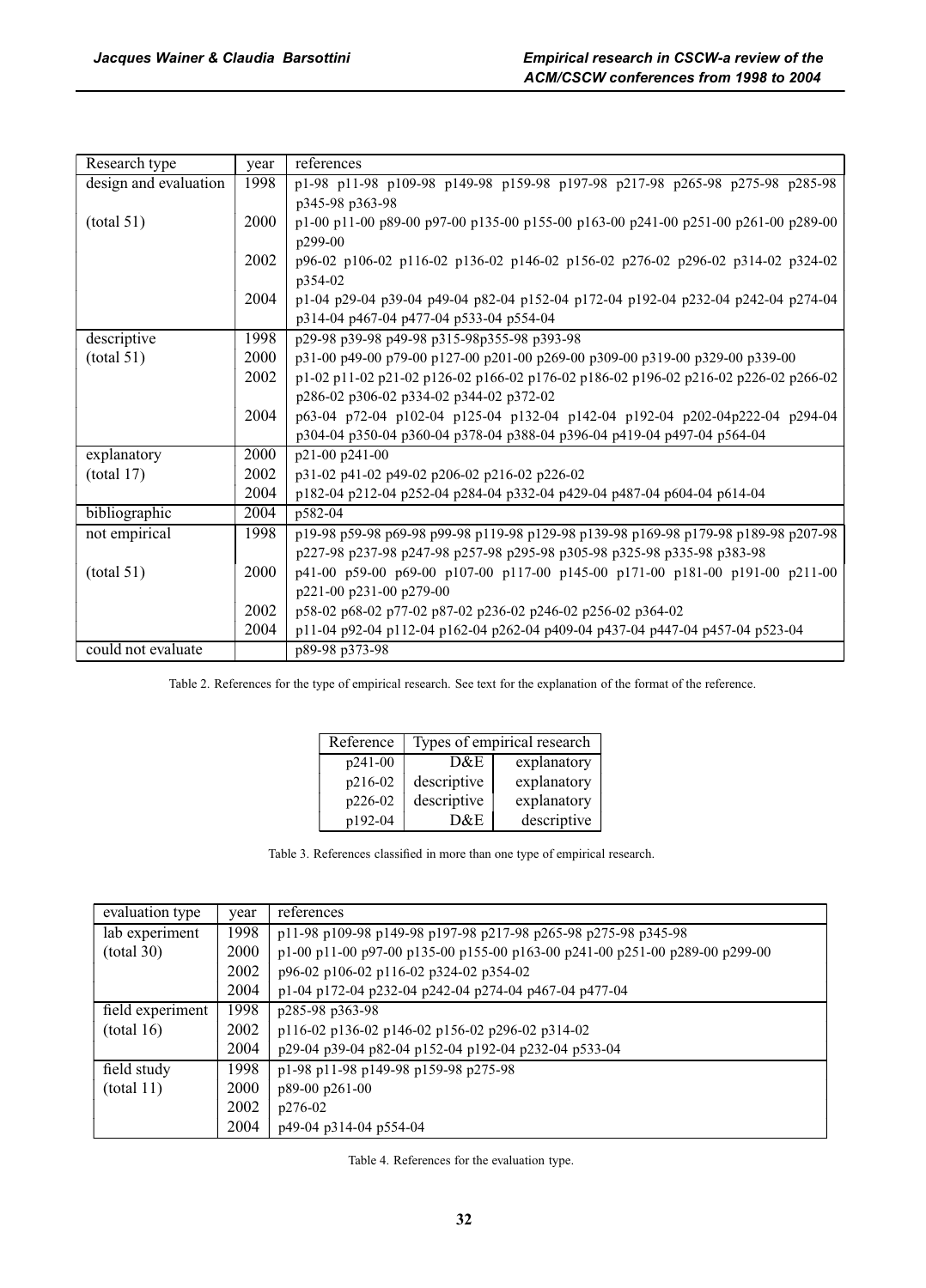| quant/qual   | year | references                              |                                        |  |  |
|--------------|------|-----------------------------------------|----------------------------------------|--|--|
|              |      | design and evaluation                   | descriptive                            |  |  |
| quantitative | 1998 | p149-98 p159-98 p275-98<br>p1-98        | p355-98                                |  |  |
|              |      | p345-98 p363-98                         |                                        |  |  |
|              | 2000 | $p1-00$ $p11-00$ $p135-00$<br>$p163-00$ | p127-00 p309-00 p319-00                |  |  |
|              |      | p241-00 p251-00 p299-00                 |                                        |  |  |
|              | 2002 |                                         | p176-02 p286-02 p334-02                |  |  |
|              | 2004 | p1-04 p172-04 p274-04                   | p294-04 p497-04                        |  |  |
| total        |      | 16<br>9                                 |                                        |  |  |
| qualitative  | 1998 | p109-98 p197-98 p217-98 p285-98         | p49-98<br>p315-98<br>p29-98<br>p39-98  |  |  |
|              |      |                                         | p393-98                                |  |  |
|              | 2000 | p89-00 p155-00 p261-00 p289-00          | p49-00 p79-00<br>$p31-00$<br>$p201-00$ |  |  |
|              |      |                                         | p269-00                                |  |  |
|              | 2002 | p96-02 p106-02 p136-02 p156-02          | p21-02 p166-02 p186-02 p196-02         |  |  |
|              |      | p296-02 p324-02 p354-02                 | p226-02 p266-02 p344-02 p372-02        |  |  |
|              | 2004 | p39-04 p82-04 p152-04 p192-04           | p63-04 p72-04 p125-04 p132-04          |  |  |
|              |      | p467-04 p533-04                         | p142-04 p202-04 p222-04 p304-04        |  |  |
|              |      |                                         | p350-04 p378-04 p388-04 p396-04        |  |  |
|              |      |                                         | p419-04 p564-04                        |  |  |
| total        |      | 22                                      | 33                                     |  |  |
| both         | 1998 | p11-98 p265-98                          |                                        |  |  |
|              | 2000 | $p97-00$                                | p329-00 p339-00                        |  |  |
|              | 2002 | p116-02 p146-02 p276-02                 | $p1-02$ $p11-02$ $p126-02$<br>p216-02  |  |  |
|              |      |                                         | p306-02                                |  |  |
|              | 2004 | p29-04 p49-04 p232-04 p242-04           | p102-04 p360-04                        |  |  |
|              |      | p314-04 p477-04                         |                                        |  |  |
| total        |      | 12                                      | 9                                      |  |  |

Table 5. References for the quantitative/qualitative dimension.

| Research type         | 1998       | 2000     | 2002     | 2004       | total |
|-----------------------|------------|----------|----------|------------|-------|
| design and evaluation | 12 (30%)   | 12(33%)  | 11(28%)  | $16(30\%)$ | 51    |
| descriptive           | 6(15%)     | 10(28%)  | 16(41%)  | 19 (35%)   | 51    |
| explanatory           | $0(0\%)$   | 2(6%)    | 6(15%)   | 9(17%)     | 17    |
| bibliographic         | $0(0\%)$   | $0(0\%)$ | $0(0\%)$ | $1(2\%)$   |       |
| not empirical         | $20(50\%)$ | 13(36%)  | 8(21%)   | 10 (19%)   | 51    |
| could not evaluate    | 2(5%)      | $0(0\%)$ | $0(0\%)$ | $0(0\%)$   | 2     |
| total                 | 40         | 36       | 39       | 54         |       |

Table 6. Totals for the type of empirical research. Percentages refer to the totals for each year. Each column does not necessarily adds to the column total because of the papers that are classified in multiple types.

| Evaluation type  | 1998      | 2000     | 2002       | 2004   | total      |
|------------------|-----------|----------|------------|--------|------------|
| lab experiment   | 8(67%)    | 10(83%)  | 5(45%)     | 7(44%) | 30(59%)    |
| field experiment | 2(17%)    | $0(0\%)$ | 6(55%)     | 7(44%) | 15(29%)    |
| field study      | 5(42%)    | 2(17%)   | 1(9%)      | 3(19%) | 11(22%)    |
| quantitative     | $6(50\%)$ | 7(58%)   | $0(0\%)$   | 3(19%) | $16(31\%)$ |
| qualitative      | 4(33%)    | 4(33%)   | 8(73%)     | 6(38%) | 24 (47%)   |
| both             | 2(17%)    | (8%)     | (27%)<br>3 | 6(38%) | 13(25%)    |
| total D&E        | 12.       | 12       |            | 16     | 51         |

Table 7. Totals for the evaluation type and qualitative/quantitative dimension for the design and evaluation research. Percentages refer to the totals for each year.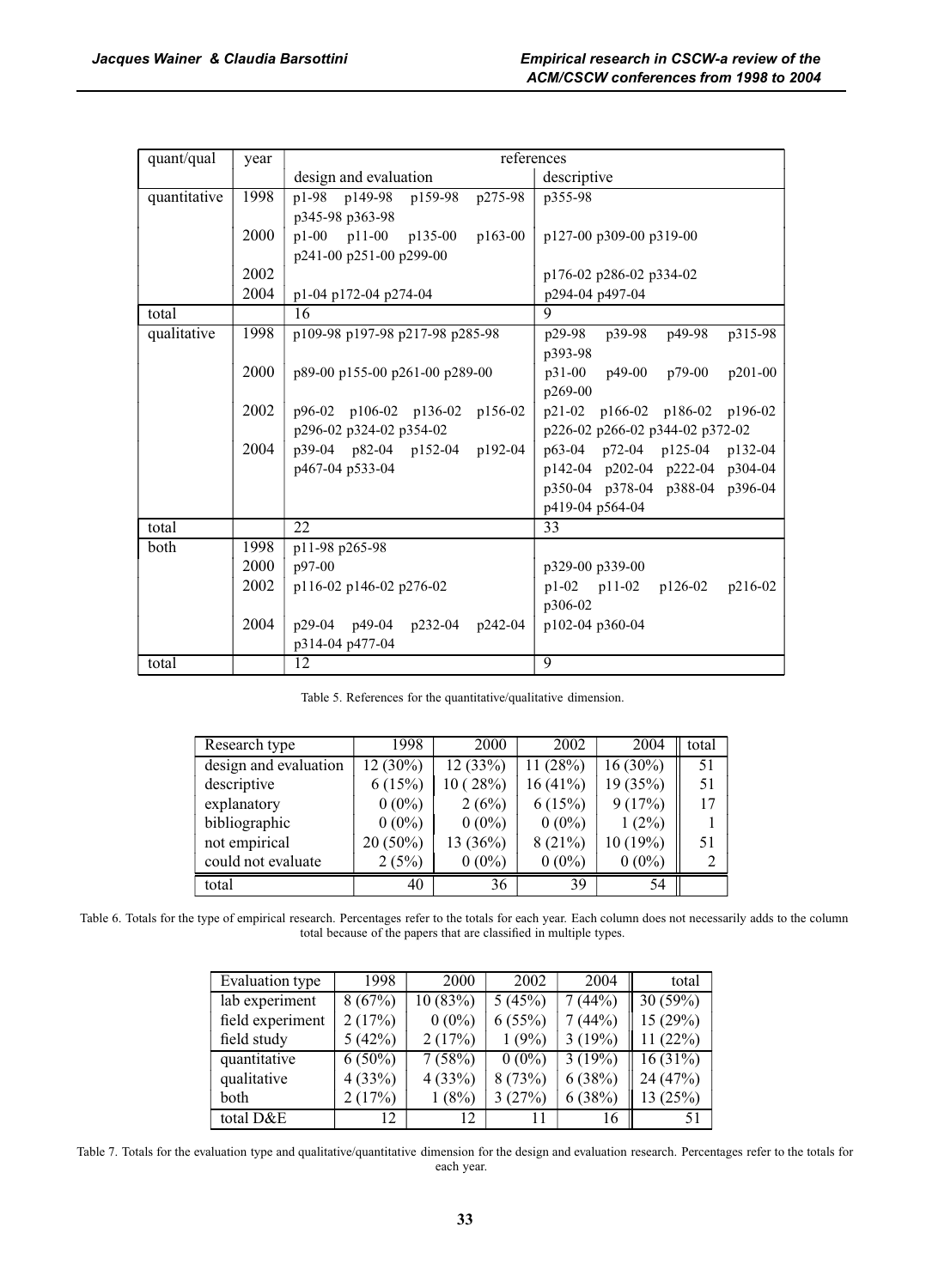of the explanatory research. We feel that this "hypothesis testing" kind of research is a novelty in the Computer Science area, and it is gratifying that CSCW which, to the authors knowledge, was the first field to accept and value descriptive work, is now increasingly accepting this form of scientific inquiry. If we trace the history of CSCW as starting with the development of new, creative, and exciting groupware systems, the explanatory research places the field in a more mature position, in some way approaching the other natural sciences. Creativity, in natural sciences, comes in the proposal of new theories and hypothesis, and progress comes from systematically testing the theories and hypothesis with well planned, precise, and rigorous experiments.

## **7. CONCLUSIONS**

This paper analysed all full papers accepted in the ACM/CSCW from 1998 to 2004 and classified them into 6 classes according to the type of empirical research they report. The results show a constant decrease in the number of papers that does not report an empirical result, a constant proportion of papers that propose a new groupware system and evaluate it (in some form), and an increasing number of papers that describe a work/collaboration situation and papers that test hypothesis by using experiments. There was only one example of bibliographic research. For evaluations, the most common type of evaluations are, in decreasing frequency, lab experiments, field experiment, and field/case study. Evaluations are mostly only qualitative, followed by only quantitative, followed by both. Descriptive research is mainly qualitative, and then in equal frequency quantitative and both.

As future work, we think it would be interesting to further divide the not-empirical category into some subclasses. At a first approximation, the not-empirical class can be further divided into papers that propose/describe a groupware but have no evaluation of the system, papers that propose frameworks to develop groupware, papers that present algorithms (more frequently, algorithms for synchronous editing), and taxonomy/model proposal papers.

An important contribution would be to extend this research into all CSCW conferences and journals. Of course, it would not be possible to select and analyze all papers in these conferences, and thus a random selection would be more appropriate. This wider view of the field would allow not only to see larger, international trends, but would also allow one to find the "characteristics" of the different conferences and journals. Finally, for the design and evaluation papers, it would be interesting to classify them into some of Pinelle and Gutwin's other dimensions.

This work has some limitations. The first one is that, although the ACM/CSCW conference is considered an important conference, it cannot be taken as the standard for publications in the CSCW area. The second limitation is that the authors developed the model in section 3 during the review process itself. As we mentioned, we started with the goal of repeating Pinelle and Gutwin's analysis for the 1998-2004 period. During the review process, we realized that groupware evaluation is only one of the types of empirical research possible. We proposed the class of exploratory research only after encountering a few examples of that form of research, and realizing that although they included some sort of groupware support, they did not fit well our working definition of groupware evaluation, because the the groupware used was not original or "interesting". Thus, the review criteria was developed as we reviewed the papers. Systematic reviews of the literature are usually done using a criteria defined beforehand. We do not know if the way this review was performed adds a systematic bias to the results.

### **REFERENCES**

- [1] ACM. TOC: Computer Supported Cooperative Work. http://portal.acm.org/toc.cfm?id=SERIES296, 2007.
- [2] P. Antunes, M. Borges, J. Pino, and L. Carriço. Analyzing groupware design by means of usability results. *Proceedings of the Ninth International Conference on Computer Supported Cooperative Work in Design*, 2005.
- [3] R. M. Araujo, F. M. Santoro, and M. Borges. The CSCW Lab for groupware evaluation. In *Groupware: Design, Implementation and Use: 8th International Workshop, CRIWG 2002*, number 2440 in Lecture Notes in Computer Science, pages 222–231. Springer, 2002.
- [4] R. M. Araujo, F. M. Santoro, and M.R.S. Borges. The CSCW Lab ontology for groupware evaluation. In *Proceedings of the 8th International Conference on Computer Supported Cooperative Work in Design*, pages 148– 153. IEEE Press, 2004.
- [5] R. Baeza-Yates and J. A. Pino. A first step to formally evaluate collaborative work. In *GROUP '97: Proceedings of the international ACM SIGGROUP conference on Supporting group work*, pages 56–60, New York, NY, USA, 1997. ACM Press.